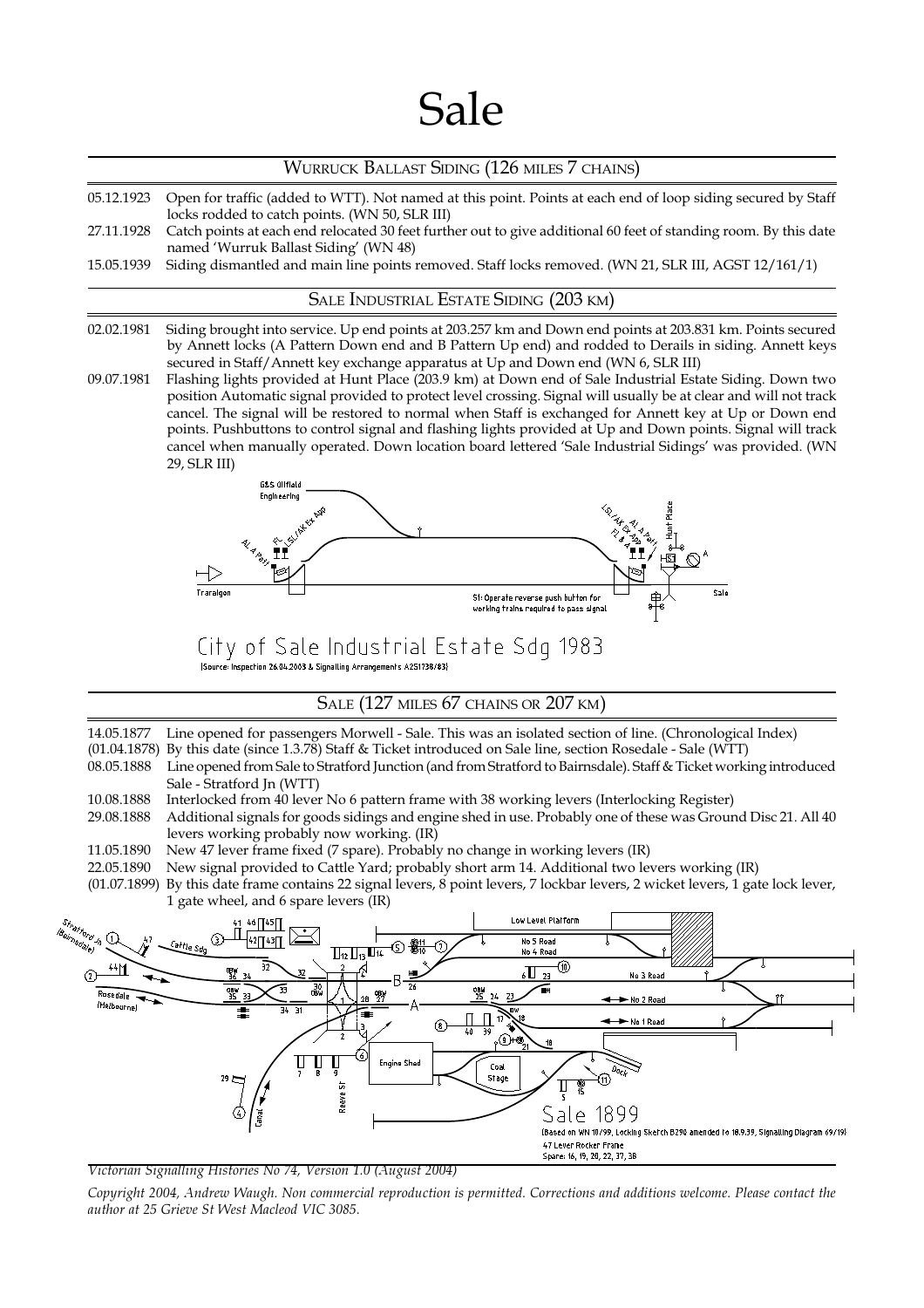- (04.09.1899) Posts renumbered. Diagram 894/99 in service (WN 10)
- 19.04.1911 Lie of points leading to Cattle Siding reversed to protect main lines. Additional point lever (probably 20) working. Now 5 spare. (IR)
- (07.04.1913) Electric Staff working (large instruments) replaced Staff & Ticket Working Rosedale Sale. Master Key Rosedale - Sale withdrawn (WN 14)
- (01.03.1915) Electric Staff working (large instruments) replaced Staff & Ticket working Sale Stratford Jn. (WN 9)
- (28.02.1916) Home 5 removed from Post 11 to new Post 11A situated between No 1 Road and Carriage Dock Road. Amend Diagram 894/99. (WN 9)
- 08.08.1918 New turntable road provided between Wharf line and Melbourne line with 70 foot turntable. Disc 38 provided on new Post 4A and Disc 16 on Post 6. Points 37/Catch 37 provided. Levers 16, 37 & 38 formerly spare. Diagram 11/18 replaced 849/99. (WN 33, IR)



- 15.10.1925 Homes 14 (Post 5) and 41 (Post 3) replaced by disc signals. Amend Diagram 69/19. (WN 42, LS B290)
- (09.08.1927) Crossover between Nos 3 and 4 Roads on the Down side of the Goods Shed removed (WN 32 extracts)
- 18.09.1939 Locking on locking sketch corrected with machine (LS B290)
- (21.04.1942) Siding provided to new storage depot for piles, beams, etc and is now available for use (replaces sidings at Wharf). Leads from Cattle Yards Siding immediately in rear of Post 3 and is 600 feet long from points to buffer stops. Scotch block provided at exit from siding (WN 16, 41/13423)
- 16.11.1943 Post 3 relocated 80 yards further out and between the Stratford Jn line and the Cattle Yards Siding. Disc 41 removed from Post 3 to a new Post 3B situated 30 yards further in from the new position of Post 3. Amend Diagram 5/40. (WN 47)
- 18.11.1943 Delta crossover replaced by two plain crossovers. Crossover 34, Points 20, and Catch 32 relocated 88 yards further out. Lockbar 19 abolished and lever became a pilot lever. (WN 47, LS)
- 23.11.1943 Post 4B was replaced by a ground disc (WN 48, AGST 15/440/2)
- 24.11.1943 Post 4 was replaced by a new post with Home 29 replaced by a disc (WN 48, AGST 15/440/2)
- 30.11.1943 Homes 43 and 45 on Post 3 were replaced by disc signals (WN 49, AGST 15/446/2)
- 02.12.1943 Homes 12 and 13 and Disc 14 on Post 5 were replaced by three discs (WN 49, AGST 15/446/2) 07.12.1943 Post 10 replaced by lop bracket post (WN 49, AGST 15/446/2)
- 07.12.1943 Post 10 replaced by lop bracket post (WN 49, AGST 15/446/2)<br>21.12.1943 Home 7 (A to Canal) abolished. Disc 16 now applies to Canal Ro
- Home 7 (A to Canal) abolished. Disc 16 now applies to Canal Road as well as turntable road and is worked by lever 7. Point indicator provided on Points 37. Disc 30 (B to Nos 3-5 Roads) provided on Post 5. Disc 22 provided on Post 8 to apply to No 3 Road or Car Dock. Point indicator provided on Points 24 and removed from Points 18. Discs 16 & 19 provided on Post 10 to apply from No 3 Road and point indicator removed from Points 23D. Signal posts renumbered and Diagram 7/43 replaced 5/40. (WN 52, LS, AGST 15/460/1)

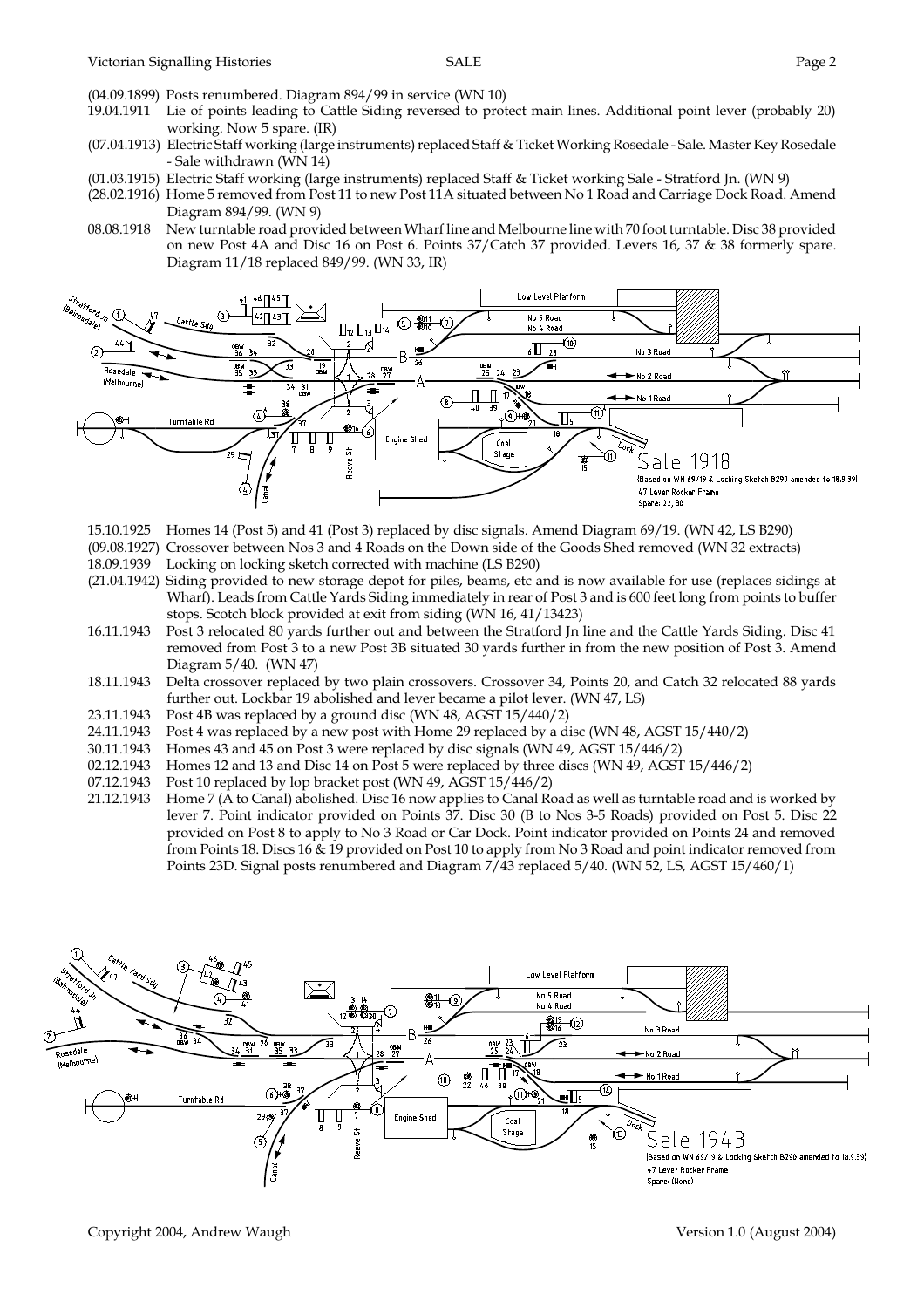(19.02.1946) Turntable disc removed (WN 8)

- New Coal Stage road provided leading off Turntable Road. Catch 37 relocated 35 yards further out and new Catch 37 provided in Coal Stage road. Ground Disc Post 6 replaced by new Post 6. Lockbar 27 altered. (WN 6, AGST 17/20/1)
- 08.06.1950 Catch points 28 provided in Canal Road ahead of Post 5. However, these catch points were shown as provided in the 1943 alterations on the locking sketch, and also on the diagram issued in 1943. (WN 24, ACTM 18/121/ 1)



- 04.06.1959 The two sidings leading from the Turntable Road were abolished. The coal stage (on the Down side of Reeve Street) and the Engine Shed were abolished. The two sidings formerly serving the coal stage and Engine Shed will remain in use as temporary sidings for the Way and Works Branch. A scotch block was provided on the siding nearest the main line. Ground Disc 21 (Post 11) and the point indicator on Points 18D were abolished. Lockbars 17 and 25 were replaced by a track circuit. Lever 21 became spare. (WN 24, LS, ACTM 20/336/1)
- (15.11.1960) Telegraph instrument removed (WN 46)
- 04.08.1963 Nos 1, 2, 3, and 4 Roads shortened by 100 feet and crossovers at down end rearranged (WN 41, ACTM 21/ 434/7)
- (30.08.1966) 70 foot turntable removed. (WN 35)
- 29.11.1973 Lockbars 27, 31, 35, and 36 replaced by track circuits (LS)
- 28.09.1983 Goods shed relocated to new location adjacent to the Sale Stratford Jn line. (Newsrail Dec 1983)
- 12.11.1983 K190 on special shunts original station for the last time; Melbourne connection broken by (or on?) that day. Signalbox and interlocking still in use. (Newsrail Jan 1984)
- (29.11.1983) Sale station relocated. Curve provided to direct link Melbourne and Stratford line and new station erected on new curve. Original station abolished, but portion of Sale - Stratford Jn line retained as core of new goods yard. Canal line closed (had been used 'recently' for movement of oil tankers). Signalbox and all mechanical signalling abolished. Location Boards provided 400 metres from outer facing points at each end and main line points are secured by Staff locks. Trains may not cross at Sale and Up and Down trains may not approach Sale at the same time. Before accepting a train from Rosedale or Stratford Junction, the Signalman at Sale must obtain a Staff for the forward section unless the forward section is occupied by a train going away from Sale.. Line Clear may not be granted to Rosedale or Stratform Junction unless the points are set for the main line and the line is clear to the opposing Location Board. Train Arrival may not be sent until the train is complete and is proceeding on its journey past the opposing Location Board or (if a terminating train) has been shunted clear of the main line. The main line must not be fouled for shunting unless the Signalman has both Staffs (Rosedale - Sale & Sale - Stratford Junction) and shows both to the Driver. The Staffs may not be restored to the instruments until the line is clear and the points locked. The Composite Staff Exchange Box must not be used. (WN 22, Newsrail Nov 1983)
- 04.12.1983 New station officially opened by Mayor of Sale (Newsrail Feb 1984)
- 13.02.1984 All Sale passenger trains extended to Bairnsdale (Newsrail Apr 1984)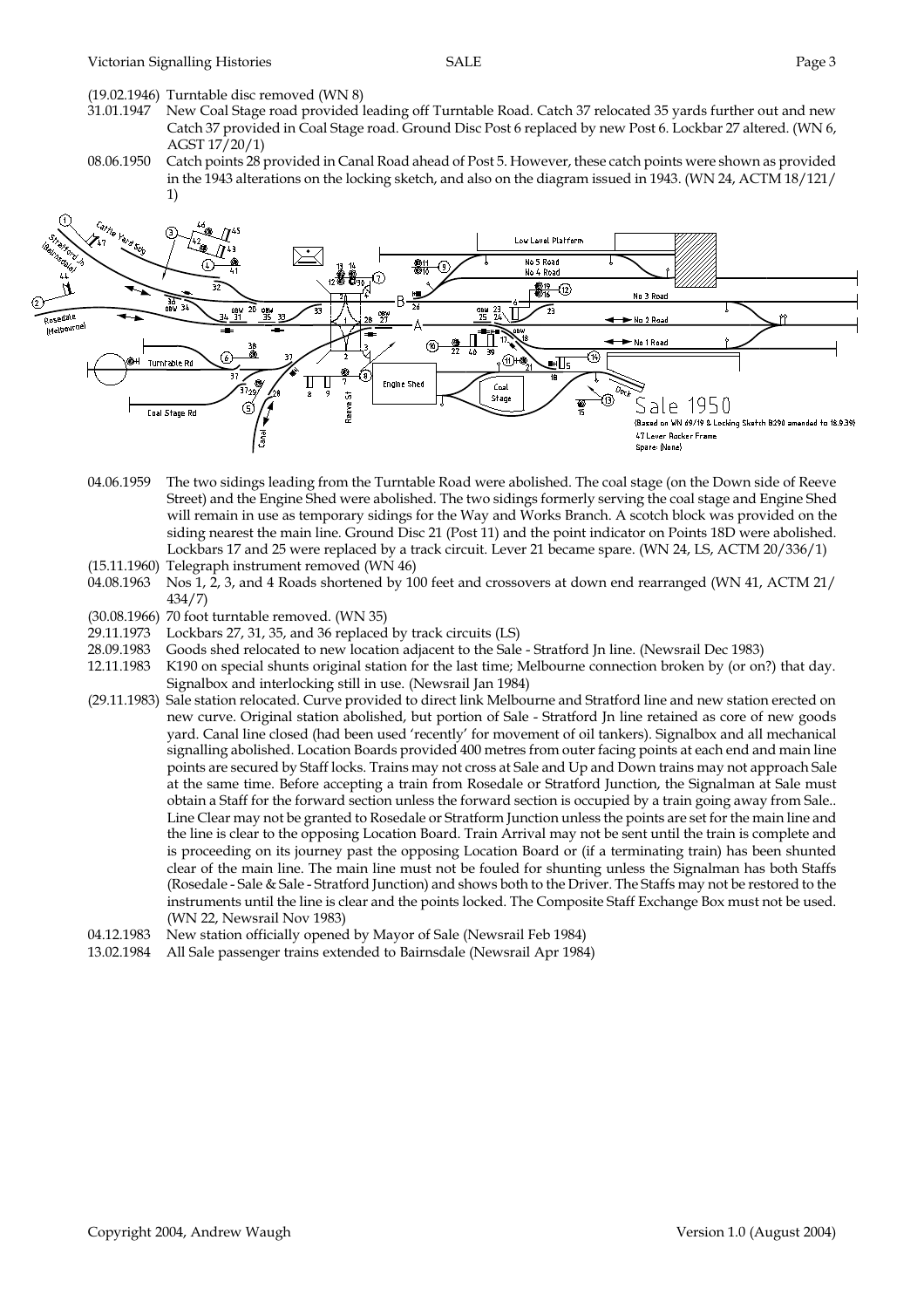19.05.1987 Signalling provided at new station. Up and Down points to loop, and Down end points to Freight Centre equipped with plunger locks. Points to Service Siding equipped with A Pattern Annett lock. Up and Down light Home signals provided, together with Down Departure light Home protecting Raglan Street. Pilot quadrant provided on platform with Annett lock. Instructions issued in 1983 re no trains crossing at Sale cancelled. (WN 20)



- (09.06.1987) Staff Exchange Box and Composite Staff Exchange Box provided (WN 22)
- 11.12.1988 Electric Staff working Traralgon Sale Stratford replaced by Train Order Working. Sale remains open as a crossing location. Up trains limitted to 80 km/h approaching Raglan Street until approach track circuits modified for non-stopping trains. (WN 50)
- 12.02.1992 Flashing lights provided at Aerodrome Road (199.177 km) on the Up side of Sale. Harmon HXP level crossing predictor provided (WN 6)
- (07.12.1993) Station staff withdrawn. Driver in charge of signalling (WN 22)
- 27.06.1995 Points leading from Oil Siding to main line spiked to lie for dead end. Access to siding is still available via dead end. (WN ?)
- (06.02.1996) Line between Sale and Bairnsdale reclassified to minimum maintenance. No trains to run without approval of Group Manager, Infrastructure & Superintendent of Safeworking (WN 5)
- (11.11.1997) Delete instruction relating to issue of return Train Orders as this is now covered in SW 370/97 (WN 43)
- 06.04.1999 Train Order Working Traralgon Sale replaced by Train Staff and Ticket with section Traralgon Sale. (WN 12)
- 08.11.1999 Line reopened between Sale and Hillside for trials with RTL. Operated under Siding Conditions supervised by Signaller Sale. Driver will operate points leading to freight gate after obtaining permission from Signaller. Homes at Down end of Sale out of use, as are flashing lights at Raglan St and Maffra Road. (WN 46)
- 09.12.1999 Post 3 recommissioned (WN 50)<br>24.01.2000 Master Key 16 lettered 'Traralgo
- Master Key 16 lettered 'Traralgon Bairnsdale' provided at Sale for use at Hillside (WN 4)
- 31.01.2000 Train Staff (no tickets) working provided Sale Bairnsdale (although only applies to Hillside and later to Bosworth Rd on outskirts of Bairnsdale). Flashing lights at Raglan St and Maffra Rd recommissioned (WN 5) 01.10.2001 Staff Exchange Box provided for use by Train 9442 (WN 39)

Copyright 2004, Andrew Waugh Version 1.0 (August 2004)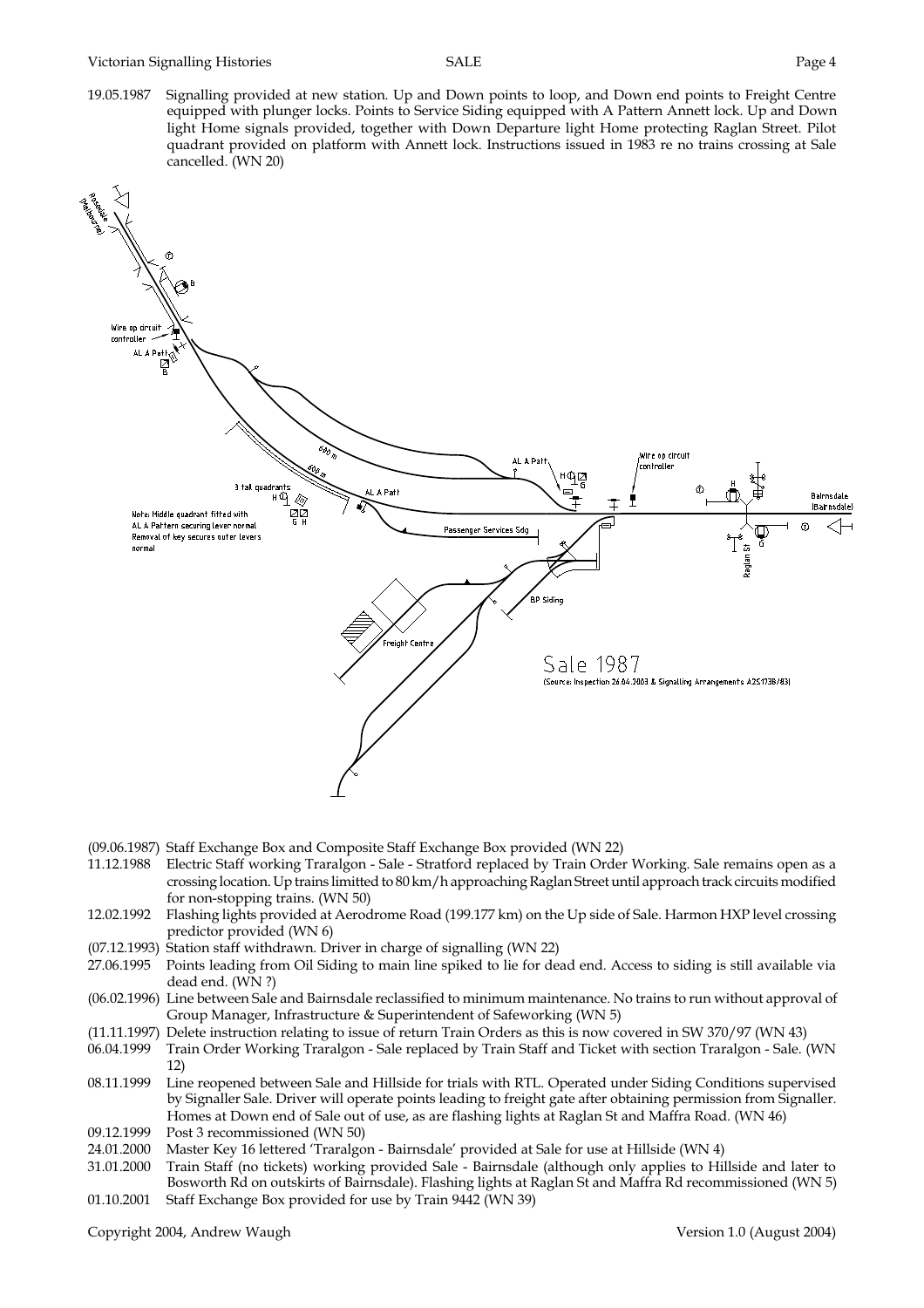Wharf

Še

(29 chains 96 links)

Shell Oil Sda (Based on undated diagram

Foster St

## SALE WHARF LINE

#### SHELL OIL COY'S SIDING (129 1/2 MILES ON WHARF LINE)

(24.11.1925) Siding for British Imperial Oil Coy provided (Shell) provided at 129 1/2 miles. Points face Down train and siding crosses Foster St. Gate provided on Down side of level crossing with notice board lettered 'Engines must not pass this point' 3 feet inside gate. There is room for 4 trucks inside notice board. (WN 47)

(22.02.1972) Shell Coy's Siding abolished (WN 8)

H.J. SHOPLAND'S FIREWORD CUTTING SITE (129 1/2 MILES)

(01.12.1954) Mentioned in Goods Rate Book. No siding (GRB)

SALE DISTRICT CO-OP BUTTER AND COOL STORAGE SDG (129 3/4 MILES)

(01.03.1920) Siding provided for the Sale District Co-operative Butter and Cold Storage Company (WN 9 extracts)

(14.02.1966) Mentioned in Goods Rate Book (GRB Vol III)

SALE WHARF (129 3/4 MILES)

14.05.1877 Line almost certainly constructed with main line to Moe as material was shipped into Sale.

- (05.09.1898) Tramway crossing provided across Wharf line for the Public Works Department a 'short distance' from the wharf. All movements to and from the wharf must stop dead at the crossing and not proceed until it is seen that the line is clear (WN 10)
- (27.11.1899) Public Works Dept tramway crossing abolished (WN 22)
- (??.01.1902) Instructions for working Piers or Wharf lines (including Sale Wharf). Only one engine in steam; no Train Staff used. When pushing vehicles, shunter must ride leading vehicle. Shunter to walk over all level crossings and along thoroughfares to keep traffic clear. Not to exceed 10mph when pushing trucks and number of vehicles limited to 10 (General Appendix)
- (30.07.1917) Tramway crossing provided across Wharf line for the Ports and Harbour Dept (WN 31 extracts)

(14.01.1918) Tramway crossing and notice board abolished (WN 2, 17/9030)



- (01.08.1929) Trucks of coal consigned to the Sale Borough Council may be placed on the Wharf road at such times as the engine is working between the Station and Wharf in connexion with fish traffic (Goods Rates Book)
- c1941 Stores Branch sidings at Wharf dismantled due to provision of new siding at Sale off Cattle Yards line (SS, 41/ 13423)
- c1950 Wharf Siding still shown on undated plan (SS)
- (01.12.1954) Not mentioned as a traffic source or destination (GRB)

#### SALE GAS WORKS SITE (128 3/4 MILES)

(01.12.1954) Mentioned in Goods Rate Book. Trucks of coal placed on Wharf Road. Gas works situated alongside Flour Mill Siding between Raymond St and York St. (GRB, SS)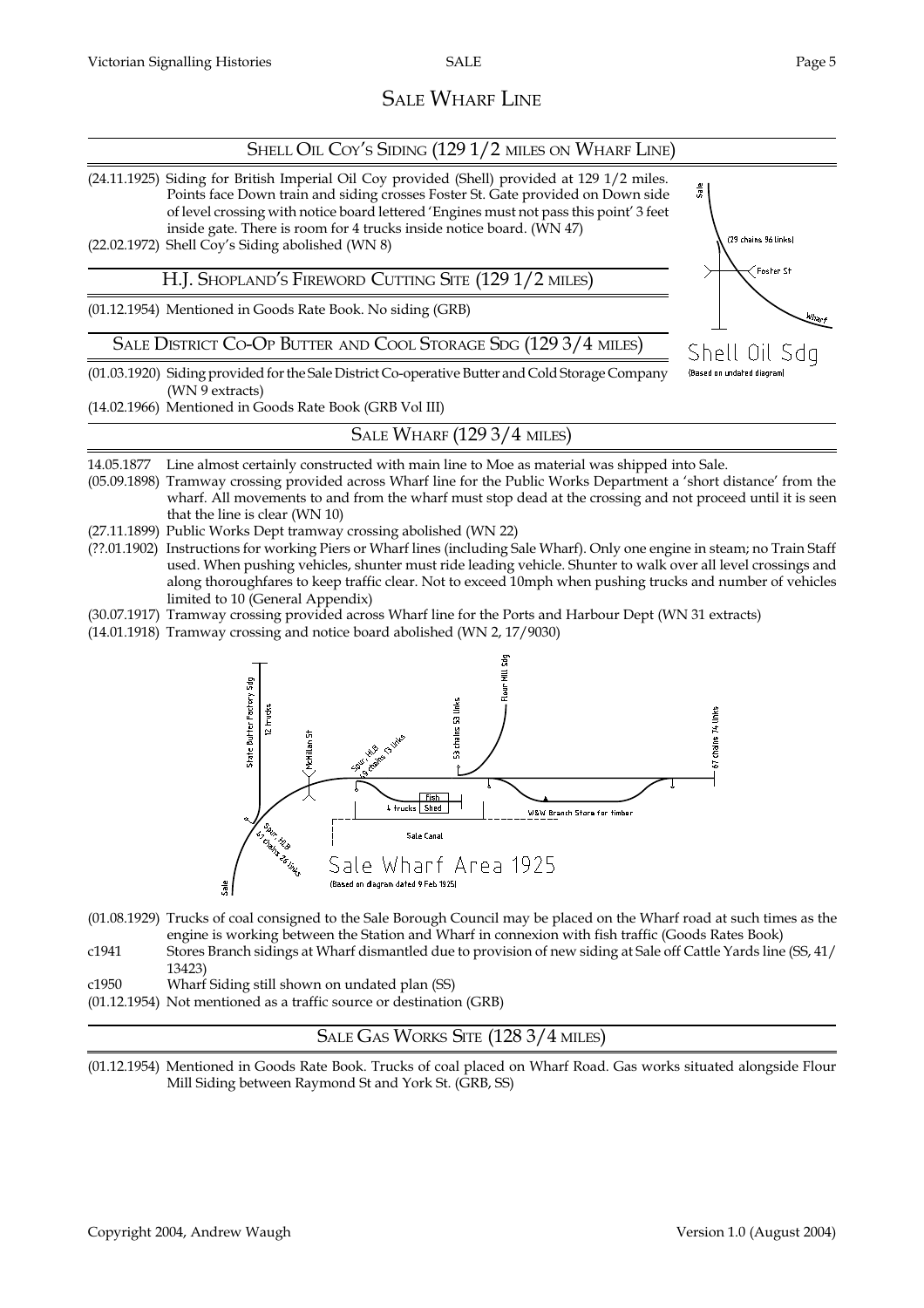#### CALTEX OIL SITE (130 3/4 MILES)

(01.12.1954) Mentioned in Goods Rate Book. Site alongside Flour Mill Siding adjacent to York Street. (GRB, SS) (01.01.1962) Mentioned in Goods Rate Book at Silver Lake Sdg (GRB Vol III)

#### SILVER LAKE FLOUR MILLING COYS SDG (130 3/4 MILES)

(01.08.1929) Mentioned in Goods Rate Book (GRB) (14.02.1966) Mentioned in Goods Rate Book as Dyer's Transport Co Pty Ltd Sdg (GRB)



Silver Lake Flour Mill Sdgs 1925 (Based on diagram dated 9 Feb 1925)

SALE CATTLE YARDS LINE



#### ATLANTIC UNION OIL COY'S SDG (128 3/4 MILES)

(25.12.1928) Siding for Atlantic Union Oil Coy provided leading off Cattle Yards Siding. Gate provided 200 feet from entrance points, with scotch block inside gates, and accommodation for 3 25 foot trucks inside scotch block. (WN 52)

(01.08.1929) Mentioned in Goods Rate Book as Atlantic Union Oil Coys Sdg (GRB)

(01.01.1962) Mentioned in Goods Rate Book (GRB Vol III)

(14.02.1966) Mentioned in Goods Rate Book as Esso Standard Oil (Aut) Pty Ltd Sdg (GRB Vol III)

FROUND'S LOADING AND UNLOADING SITE (128 3/4 MILES)

(01.08.1929) Mentioned in Goods Rate Book (GRB) (01.12.1954) Not mentioned as a traffic source or destination (GRB)

COMMONWEALTH FERTILISERS AND CHEMICALS LTD SHED SITE (128 3/4 MILES)

(01.01.1962) Mentioned in Goods Rate Book (GRB Vol III) (14.02.1966) Mentioned in Goods Rate Book (GRB Vol III)

#### PMG POLE STORAGE SITE (128 3/4 MILES)

(14.02.1966) Mentioned in Goods Rate Book (GRB Vol III)

CRESCO FERTILISER SITE (128 3/4 MILES)

(14.02.1966) Mentioned in Goods Rate Book (GRB Vol III)

VACUUM OIL COYS DISCHARGING SITE (128 3/4 MILES)

(01.03.1927) Mentioned in Goods Rate Book as Vacuum Oil Co's Discharging Site. Situated on the headshunt of the Cattle Yards. (GRB, SS)